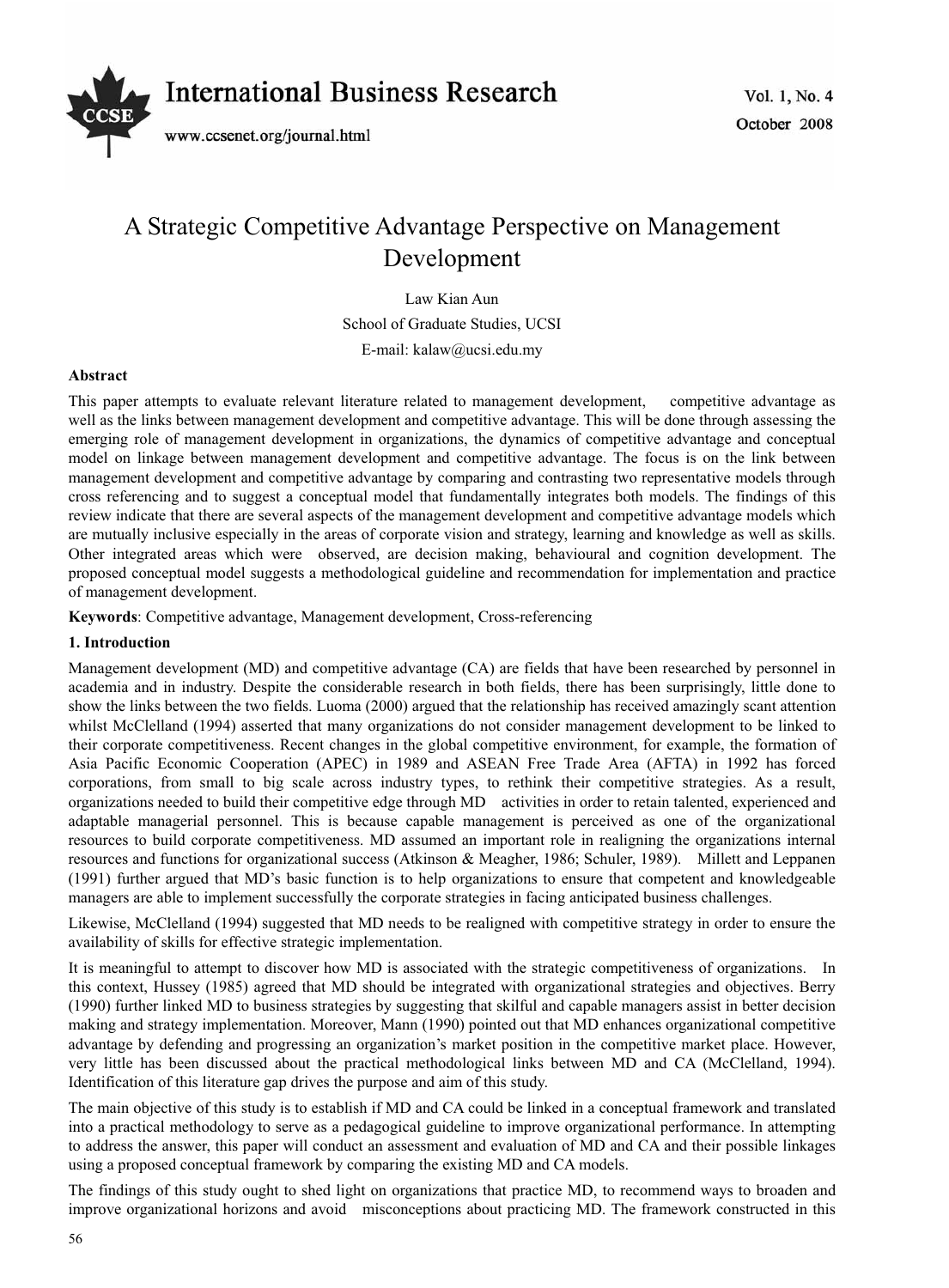paper serves as practical means to understand the potential of MD in relation to CA.

# **2. Literature Review**

In evaluating the emerging role of MD in organizations, it is appropriate to define the concept of MD before proceeding to examine its emerging role in organizations. Lees (1992) conceptualised MD as the intersection of three variables, namely, the individual career, organizational succession and organizational performance. He reaffirms that the intersection of these three variables represents an entire system of corporate activities with the espoused goal of improving performance in the context of consistent environmental and organizational changes. Hence, MD is seen as a whole complex process by which individuals in the organizations learn, grow and improve their abilities to perform tasks related to management in organizational development activities. For example, performance appraisal, job rotation, career planning, and participation in teamwork are some organizational development activities.

Dikken and Hoeksema (2001) defined five major aspects of MD. They are (1) opportunity of learning at job; (2) controlling and managing learning process of managers; (3) learning on the job for career success; (4) conscious use of developmental instruments to influence managers' behaviour; (5) recommendation for managers and organizations to improve organizational performance and bottom-line results.

Likewise, Storey (1989a, 1989b) argued that MD represents an organizational process that enhances the capability of managers while leaving scope for creativity and interdependency. Jansen, van der Velve and Mul (2001) classified MD into four types which are (1) administrative MD which emphasizes lifetime employment for managers, including promotional opportunity based on the length of service and age; (2) dependent MD, which is dependent on organizational chosen strategy; (3) leading MD which concentrates on prior adequate selection than on latter training and development; and (4) partnership MD, which stresses filling key positions within an organization. These four types of MD suggest the importance of context in trying to understand the different definitions of MD. Thus, MD is perceived as the system of manpower practices by which an organization tries to place the right candidates at the right place at the right time.

Similarly, Taylor and Gordon (1984) claimed that MD is a part of a well coordinated organizational developmental programme which should be interlinked with corporate policies and strategies. They emphasized that it is imperative to develop managers for strategic thinking in the wake of organizational development and this is in line with current developments in the field of management development studies.

Similarly, Torrington and Hall (1998) suggested that MD is a system that focuses on developing the future roles of managers rather than what they are currently doing. Different definitions are used to describe MD. McClelland (1994) defined MD as one of the key organizational processes aimed at delivering successful organizational adaptation and renewal while Hitt (1987) refered to MD as a unified process that is coherent and integrates the organization's philosophy, mission, vision, business goals and human resource strategy across all functions and hierarchies.

Mumford (1993) set forth a more comprehensive definition of MD. He contends that MD can be categorised into three approaches, namely, the informal accidental process which should include the activities of informal and unconscious learning; the integrated managerial opportunistic process that encompass planned learning experiences and the formalised development planned process that focuses on structured learning activities. These approaches could be seen as a holistic ever-changing perspective of organization.

In understanding the stages of MD in an organization, Burgoyne (1988) identified six levels of maturity of MD progression within an organization. Level one represents no systematic practice of MD, level two shows an isolated and tactical style of MD, level three conclude with integrated and coordinated structured MD, level four sees MD strategy input to corporate policy, whereas level five conceives MD strategy input to the formation of corporate policy and eventually level six captures the strategic development of the management of the organization. These six levels of maturity of MD include both the structural and conceptual dimensions that are closely intertwined within an organizational design that provides an MD process.

Furthermore, Doyle (1994) suggested a system approach of studying of MD through an integral part of a wider organizational system that is linked to the context and reality of managerial work. He noted that MD is an open system that consists of the interplay of interrelated elements that directed towards common goals. Likewise, Morgan (1986) revealed that a system approach of MD exhibits the synthesising, integrative and relational qualities of an organization with its internal and external environment. It also fosters the awareness and pattern of causal relationship among the elements and their complex interactions. Such a perspective implies that MD as an open system is both a system and process that interacts with other organizational and environmental subsystems and activities.

In understanding MD from the investment rationale perspective, Lees (1992) suggested that there are ten rationales for investing in MD. According to him, MD is driven by these rationales that aim to improve managerial functioning and the overall corporate performance. The rationales are (1) functional performance, which aims to directly improve managerial functioning and corporate performance; (2) agricultural development, which focuses on the perceived needs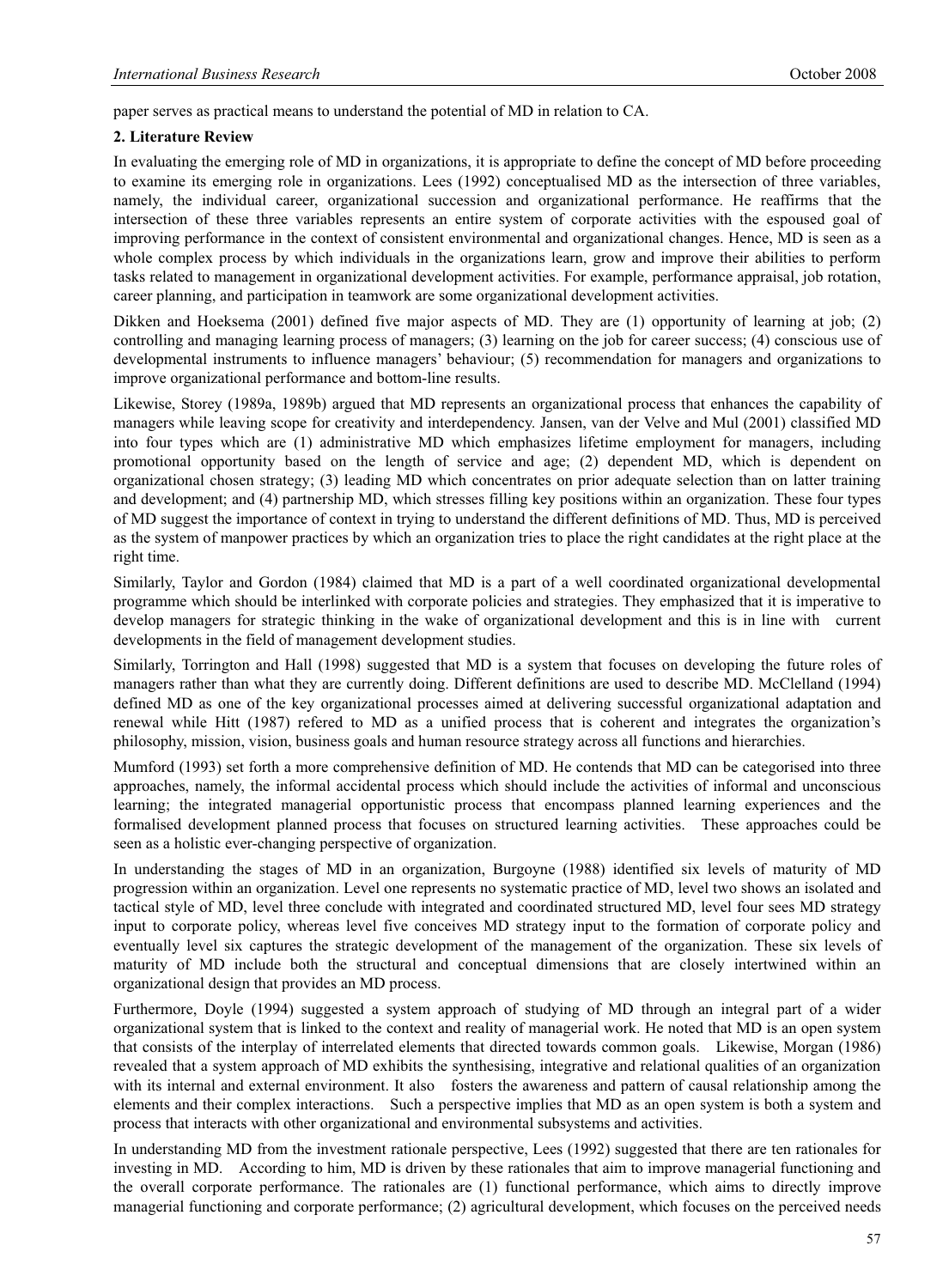of organizations to cultivate and develop managers internally; (3) functional defensive, where MD is perceived as an element of the core organizational strategic and management control process; (4) socialization, where MD is seen as a socialization of managers to share a common corporate value system; (5) political reinforcement, where MD acts as a political tool to reinforce the belief of controlling managers; (6) organizational inheritance, where MD is perceived as a crucial factor in corporate succession planning and career development; (7) environmental legitimacy, which advocates the rationale of internalizing the organizational legitimacy by conforming to environmental reality and its constituencies; (8) compensation, which advocates that MD should offer compensation at work to prevent employee alienation; (9) psychic defence, where MD serves as a social system against work anxiety; and (10) ceremonial, where MD is viewed as a ceremony designed to legitimise the social progression of managers. Quinn (1988) shared a similar view and further suggests that MD rationales represent a system of competing values in the organizations, both meant for the purpose of MD itself and the overall organizational objectives.

In other words, the differences in the definition of MD tend to occur between various researchers as a result of their different approaches towards the study of MD. For instance, the traditional definition tends to focus on the deliberate aspects of MD, which emphasizes the structured, planned and formal side of MD whereas the contemporary perspectives see MD as generic, which constitutes both formal and informal aspects of MD. In the systems approach of MD, emphasis is placed on seeing MD as neither fragmented nor piecemeal, but an integrated approach towards organizational competitiveness.

It follows therefore that the understanding of the need and emerging role for MD practices in the corporate sector is crucial especially under growing and intensified globalized competition. The Asia Pacific region, especially South East Asia, has been forecasted to achieve high rates of economic growth for the next decade (Asean Economic Bulletin, 1991), thus it is in this economically promising scenario that the future role of MD in building and sustaining organizational competitiveness lie.

There are other sources of MD literature which have extensively focused on selection, analysis of MD needs, managerial competencies, choice of delivery methods and evaluation of MD. A review of the literature is given below.

Sisson and Storey (1993) observed that success of managerial work is a function of possession of social skills and the individual personal qualities; hence, attention should be focused on selection in order to ensure the appropriate filling of managerial positions.

Doyle (1994) noted that effective MD requires systematic needs assessment based on the holistic approach. Mumford (1993) further described that performance appraisal is an effective mechanism to identify the skills and knowledge required for organizational performance. This means that systematic needs analysis is perceived as a fundamental procedure that should be realigned with the agreed management development plan, which, in turn, should be periodically reviewed and adapted to situational contexts.

Storey (1989a, 1989b) suggested that the competency-based approach to MD plays a major role in any successful MD initiative. Jones and Woodcock (1985) identified the competencies needed. They include the traditional categories of knowledge, skills, attitude and behaviour. Boyatzis (1982) shared a similar view and defined competency as the underlying qualities of a manager that ensures job success and performance. This emphasis on the emerging role of competency-based approach is in line with the current development in the field of MD (Jansen & van der Velve, 2001; Paauwe & Williams, 2001; Taylor & Gordon, 1984;).

The literature of MD is further discerned in the choice of delivery and evaluation tenets. According to Mumford (1993), the integrated approach to on-the-job development has been successfully seen as a delivery method that places emphasis on both task performance and developmental opportunity.

On the other hand, Beddowes (1994) concluded that the emphasis on the MD evaluation is a result of clarity of organizational objective reflected through the MD design. However, Easterby (1994) cautioned that it is difficult to make causal relations between investment in MD and organizational performance. Constable and McCormick (1987) shared the same view and warned that it is difficult to establish a statistical link between MD and organizational performance.

All of the above definitions suggest that there is a possibe link between MD and competitiveness in organizations. The concept of MD is a practical approach to organizational improvement and performance. Mumford (1993) stressed on the systemic perspective which involves a continuous or unplanned and informal process of learning. This echoes Dikken and Hoeksema (2001) five aspects of MD which are significant to the understanding of the MD concept in this study. The five aspects are (1) opportunity of learning at job; (2) controlling and managing learning process of managers; (3) learning on the job for career success; (4) conscious use of developmental instruments to influence managers' behaviour; and (5) recommendation for managers and organizations to improve organizational performance and bottom-line results.

It is also helpful to understand the concept of CA with regard to its definitions and impact on organizational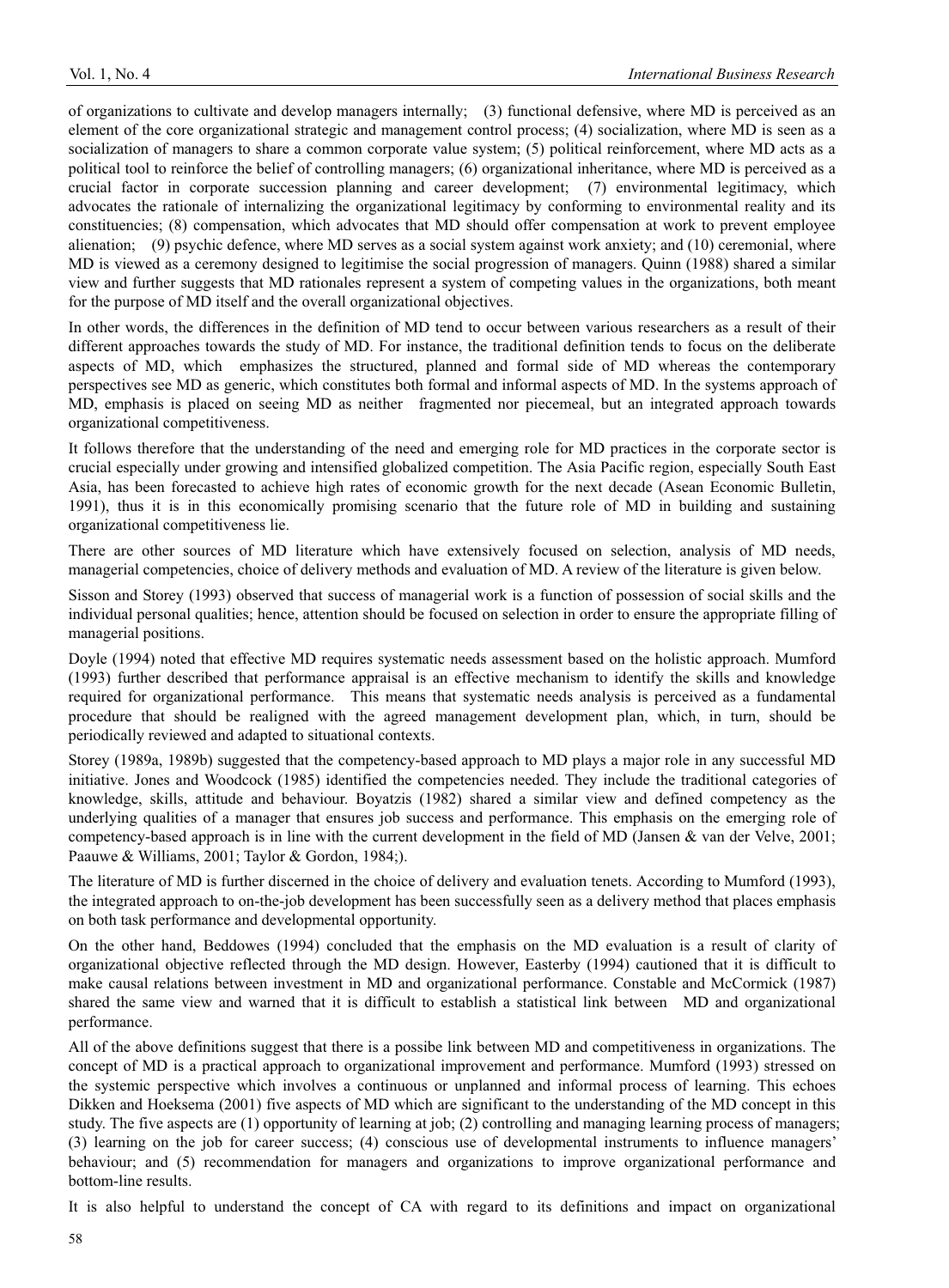effectiveness. Different definitions are used to describe CA. Generally, there are two perspectives and views in defining CA, namely the outside-in perspective and the inside-out perspective. A leading outside-in theorist, Porter (1985) argued that as a firm's efficiency of strategic business unit (SBU) is mainly determined by industry attractiveness based on the five forces model, which is represented by (1) the rivalry among the competing firms; (2) bargaining power of suppliers; (3) bargaining power of consumers; (4) threat from potential entrants; and (5) threat from potential substitutes. As a result, the competitive position of SBU or its positional advantage can be achieved through cost and differentiation position. As a result, CA will be built for organizational success and performance. According to Porter (1985), firms should continuously adapt to the external environment when determining their strategies. Such a positioning approach ensures the market position for sustained profitability. In other words, insight into markets and industries is crucial as the general structure of markets and industries including the specific demands, strengths, positions and intentions of all five forces will be determined in response to external structural changes. However, Porter (1985) readily acknowledged the importance of firm resources as market opportunities will only be seized with the availability of such resources in order to ensure the implementation of the best market strategy.

By looking from the inside-out perspective, Foss (1996) shared a similar view but described CA in a different way. He defined CA as the art of accumulating and deploying organizational resources as opposed to Porter's definition which stressed the positional advantage derived from the analysis of industry structure. Castanias and Helfat (1991) echoed Foss's definition by saying that CA is derived from company resources owned by organizations.

Day and Wensley (1988) futher elaborated that organizations achieve positional advantage through investment in company assets and managerial capabilities. They contend that investment will result in a CA by leveraging sources which are valued by the customer through differentiation strategy. This concept of CA is uniquely identified from a capability-based perspective. It implies that learning skills which emphasize service quality, cost control, innovation and business speed will eventually form a competitive business position (Hamel & Prahalad, 1994).

It is noted that although capability or learning skill is considered a source of organizational competency, the focus of CA has recently been diverted to resource-based view (RBV) or inside-out perspective (Smith, Vasudevan & Tanniru, 1996). RBV emphasizes the critical importance of organizational internal resources for sustaining CA as opposed to the belief of positional advantage. In this regard, many researchers argue that organizational performance or the creation of CA is dependent on how well the companies resources that are rare (Barney, 1991), immobility (Peteraf, 1993), inimitability (Dierickx & Cool, 1989; Godfrey & Hill, 1995; Lippman & Rumelt, 1982; Reed & DeFillippi, 1990; Rumelt, 1984; ), valuable and lack of possibility of substitute (Rumelt, 1984; Teece, Pisano & Shuen, 1997). CA is also dependent on social complexity (Barney, 1991; Dierickx & Cool, 1989; King & Zeithaml, 2001), causal ambiguity (Arthur, 1996; Badaracco, 1991; King & Zeithaml, 2001; Lippman & Rumelt, 1982; Mosakowski, 1997) and skills and knowledge (Polanyi, 1967; Reed & DeFillippi, 1990) that are built by managers. They contend that the more the advantages of these characteristics, the better the sustainability of CA through the interaction and intermediation of organizational competency.

In identifying factors that lead to measuring CA, some researchers tend to express concern over the elusive concept of CA from the RBV perspective. Smith, Vasadevan and Tanniru (1996) alleged that building a CA is time consuming, RBV's static perspective has over focused on the result rather than on the process of constructing CA. As a result, the potential contribution of RBV to CA is limited and ignored as measuring CA based on a point of time is less dynamic and non realistic to reflect the actual strength of organizational CA.

Empirical evidence suggests that strong and sustainable CA has a positive influence on organizational effectiveness (McClelland, 1994). A sustainable CA promotes organizational performance and the outcome is high productivity in terms of better resource allocation and utilization. It thus suggests that a sustainable CA does have a positive impact on overall organizational performance. However, a sustainable CA could be considered effective if it manages to assist in achieving organizational goals and objectives.

Given that the objectives of both MD and CA are organizational efficiency and effectiveness, it seems logical for MD to be perceived as a strategic resource in helping organizations to achieve the goals and objectives.

However, current literature fails to link both fields in an integrated conceptual model. McClelland (1994) argued that MD has assumed a more important role in the internal alignment of resources and functions. Millett and Leppanen (1991) further claimed that MD ensures that organizations have identified and mobilized the capable managers in implementing the corporate strategy. Likewise, Hussey (1985) and McCall (1992) asserted that MD should be closely integrated with organizational objectives and strategies.

Furthermore, Mann (1990) found that organizations have instituted MD to enhance their CA in order to maintain and progress their market position in the industries. Consistent monitoring of MD activities thus is needed to ensure better managerial performance and effiency as a result of improved CA. Yet, very little has been done to integrate and link the two concepts (Luoma, 2000; McClelland, 1994).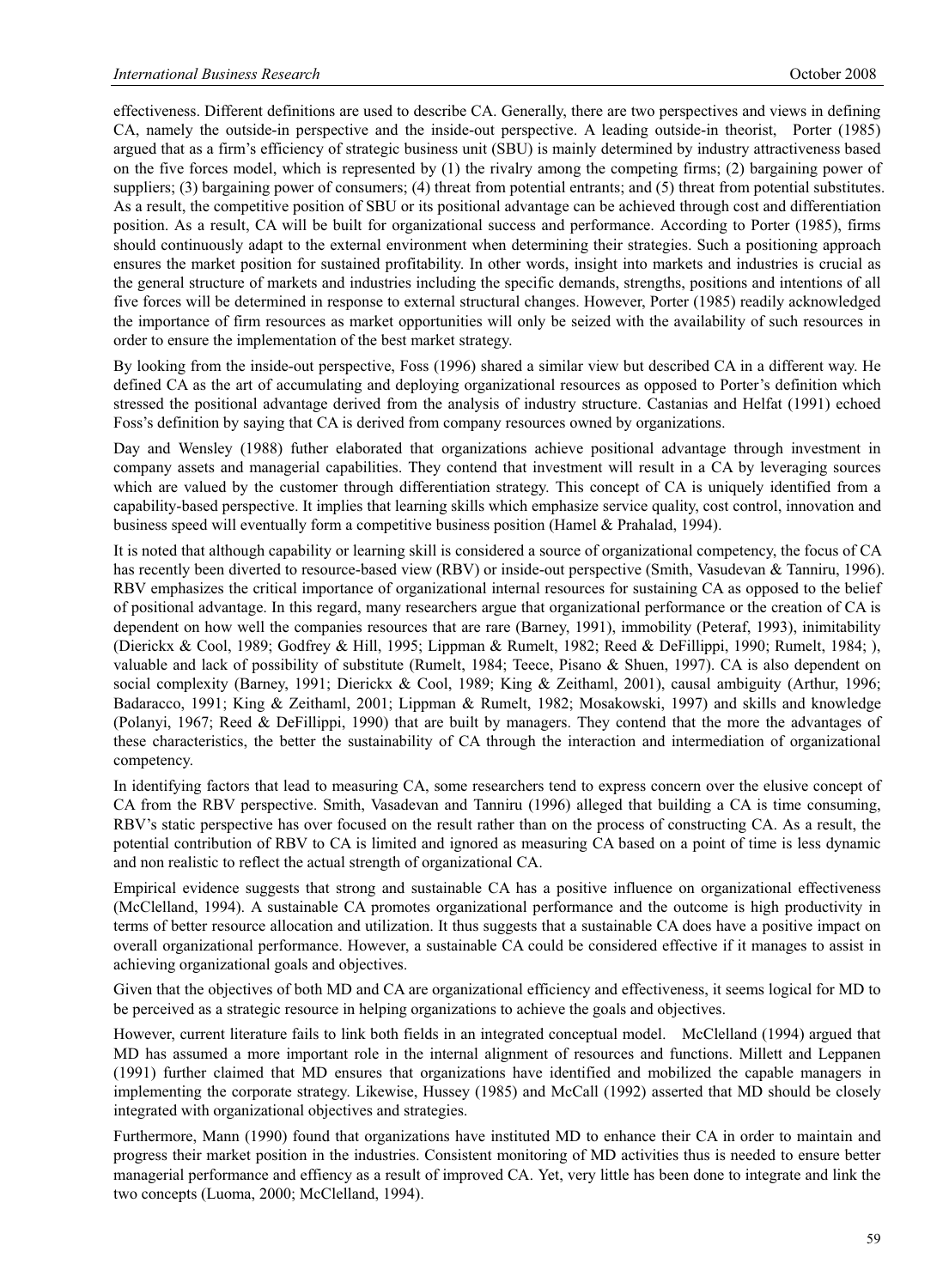It is noted that there remains a gap in the link between MD and CA despite the above arguments. While the literature is helpful in emphasising aspects of MD and CA, what seems to be lacking is the conceptual framework linking the two areas of study in terms of organizational transformation (action approach) and not only on organizational description (narrative approach). Thus, a conceptual model is developed to explore the

links and also to simplify the theme (the strategic role of MD) that is identified in the literature.

# **3. Discussion: Links between Management Development and Competitive Advantage**

## *3.1 Conceptual framework*

Much of the literature focuses on the strategic role of MD in situational context, for instance, Catalanello and Redding (1989) stated that the strategic role of management developmental function should be emphazised by organizations. Torraco and Swanson (1995) discussed the importance of MD in supporting and shaping corporate strategies.

On the other hand, Mabey and Salaman (1995) viewed the relationship between MD and strategy as a means to assess and identify skill deficiencies in organizations. In this regard, Pettigrew, Henry and Sparrow (1988) pointed out the importance of skill performance for MD activities. Buller (1988) and Argyris (1989) suggested that MD could be part of the corporate strategic planning process. According to them, the strategic planning process should be seen as learning experiences or reflection for problem solving.

While these arguments are useful in illustrating aspects of MD and CA, there is still weakness in the literature in assessing and linking MD and CA. This piece-meal approach to understanding the links has pressured the development of a more integrated approach in connecting the two conceptual dimensions of MD and CA.

## *3.2 Method*

The CA models by Hill and Jones (1998) and Smith, Vasudevan and Tanniru (1996) were taken to represent the CA conceptual model (Appendix A). The MD model by Garavan (1997) was taken to represent the MD model.

The methodology used to assess and ascertain the links between MD and CA and organizational performance involves comparing and contrasting these two models through cross referencing. The following steps were employed:

1) The main corresponding criteria in the CA model were identified and matched to each characteristic of the MD model.

2) For each of the three criteria of the CA model, the corresponding number of similar references in the MD model were identified and matched.

## *3.3 Results*

Table 1 shows each characteristic of the MD model with the number of corresponding references in the Hill and Jones (1998) and Smith et al.(1996) CA models. The results show that the characteristics of the MD model most frequently referred to in the Hill and Jones (1998) and Smith et al. (1996) model are aligned with vision and strategy, peer learning, improved problem solving, skill building, skill and effectiveness as well as inter and intra personal skills and life skill. Key areas of proactive-related MD described under the MD model such as the manager potential, future role, interaction with the environment (inside out and outside in) and continuous change are not covered to large extent by the Hill and Jones (1998) and Smith et al. (1996) CA models.

Further investigation of the elements in the Hill and Jones (1998) and Smith et al. (1996) CA models criteria are shown in Table 2. The criteria which are referred to the most in the comparison are the more proactive elements of the model. These criteria cover the company skills, people skill, interaction and cooperation, control system as well as cognitive and behavioural development. Organizational structure and tangible assets are the least covered criteria.

In brief, MD provides a mechanism for organizational development which facilitates the creation and sustainability of CA. Hence, it is adequate to indicate that MD has an impact on corporate renewal and success. It is considered to be a means in the process of building CA.

The findings from mutual cross referencing derived from Table 1 and Table 2 above verify that the suggested model to link MD and CA can be established. The conceptual model may add complementary strength to both the effectiveness and efficiency dimensions of organizations.

Figure 2 shows a suggested model of applying MD and CA concurrently towards organizational transformation and performance. Thus, it is adequate to indicate that MD has many common criteria with CA in terms of organizational success and performance. MD is considered to be a strategic mechanism, a catalytic reinforcer and an effective and efficient system in the process of building organizational competitiveness (Mann, 1990; McClelland, 1994; Millett & Leppanen, 1991)

## **4. Conclusion**

This study indicates that although the underlying definitions of MD and CA are different there have been some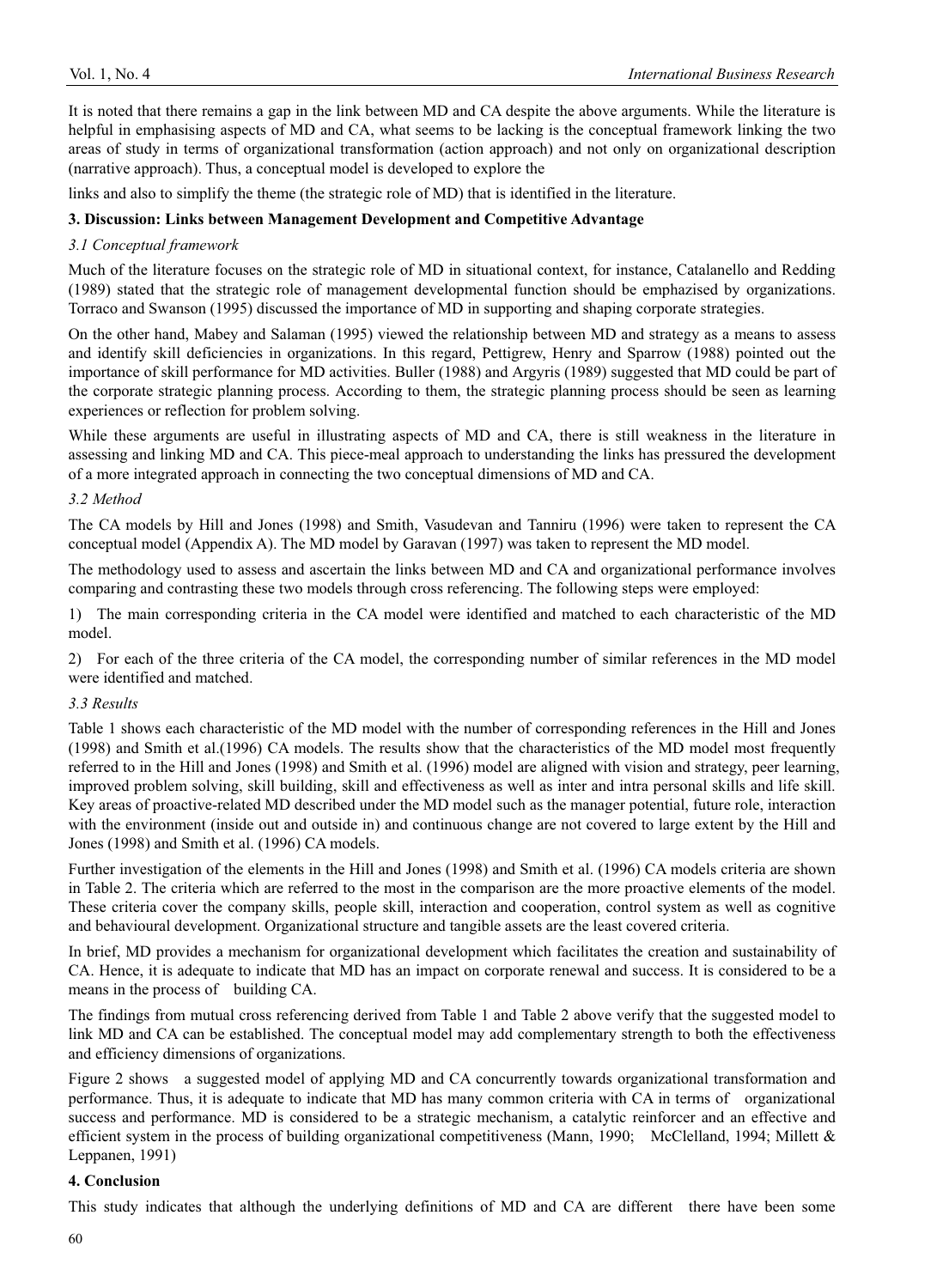aspects of convergence or complementary similarity which support commonalities between the two concepts.

The findings of this study are the result of an attempt to compare and contrast the MD and CA models to identify the mutual corresponding criteria. Overall, there seems to be adequate indication to suggest that the MD model corresponds to a large extent with the CA model and that both share common theoretical understanding which concentrates on organizational knowledge and expertise, vision and strategy, learning as well as skill development. Based on the finding in general, it is observed that although the MD and CA models represent individual aspects of study, to a large degree, they are complementary in many similar dimensions particularly on aspects of organizational knowledge and expertise, vision and strategy, learning and skill development.

As a result, in order to strengthen the needs and convince the organizational emancipation of effective participation and practicing of MD, the synergistic and holistic understanding of MD and CA can provide a better guideline and methodological framework which serve as overall directive and reference to implement MD initiatives within organizations.

The conceptual framework is recommended to serve as a methodological technique to guide overall business processes to better improvement and help companies become performing organizations especially in terms of implementing and practicing MD.

#### **References**

Argyris, C. 1989. 'Strategic implementation: An experience in learning', *Organizational Dynamics*, Autumn, pp.5-15.

Arthur, W.B. 1996. 'Increasing returns and the new world of business', *Harvard Business Review,* vol.74, no.4, pp.100-109.

Asean Economic Bulletin. 1991. vol.8, no.1, pp.104-106.

Atkinson and Meagher. N. 1986. 'Changing patterns of work:How companies introduce flexibility to meet changing needs', *Institute of Manpower Studies*, London.

Badaracco, J.L. 1991. *The Knowledge Link*, Havard Business School Press. Boston, MA.

Barney, J.B. 1991. 'Firm Resources and Sustained Competitive Advantage', *Journal of Management*, vol.17, pp.99-120.

Beddowes, P.L. 1994. 'Management Development', *Journal of Management Development,* vol.13, no.7, pp.40-47.

Berry, J. 1990. 'Linking Management Development to Business Strategies', *Training and Development Journal*, vol.44, no.8, pp.20-2.

Boyatzis, R. 1982. *The competent manager: A model for effective performance*, Wiley, New York, NY.

Buller, P.F. 1988. 'For successful strategic change: Blend OD practices with strategic management', *Organizational Dynami*cs, Winter, pp.42-55.

Burgoyne, J. 1988. 'Management development for the individual and the organization', *Personnel Review*, vol.20, June, pp.20-24.

Castanias, R.P. and Helfat, C.E. 1991. 'Managerial resources and rents', *Journal of Management*, vol.17, no.1, pp.155-71.

Catalanello, R. and Redding, J. 1989. 'Three strategic training roles', *Training and Development Journal*, vol.73, no.12, pp.51-54.

Constable, L. and McCormick, T. 1987. *The Making of British Managers*, *BIM*, London.

Day, G.S. and Wensley, R. 1988. 'Assessing advantage: a framework for diagnosing competitive superiority', *Journal of Marketing*, vol.52, pp.1-20.

Dierickx, I. and Cool, K. 1989. 'Asset stock accumulation and sustainability of competitive advantage', *Management Science*, vol.35, no.12, pp.1504-11.

Dikken, L. and Hoeksema, L. 2001. 'The palette of management development', *Journal of Management Development*, vol.20, no.2, pp.168-179.

Doyle, M. 1994. 'Organizational transformation and renewal: A case for reframing management development', *Personnel Review*, vol.24, no.6, pp.6-18.

Easterby, S.M. 1994. *Evaluation of Management training, education and development*, Gower, Aldershot.

Foss, N. 1996. 'Research in strategy, economics, and Michael Porter', *Journal of Management Studies*, vol.3, no.1, pp.1-24.

Garavan, T.N. 1997. 'Training, development, education and learning: different or the same?', *Journal of European Industrial Training*, vol.21, no.2, pp.39-50.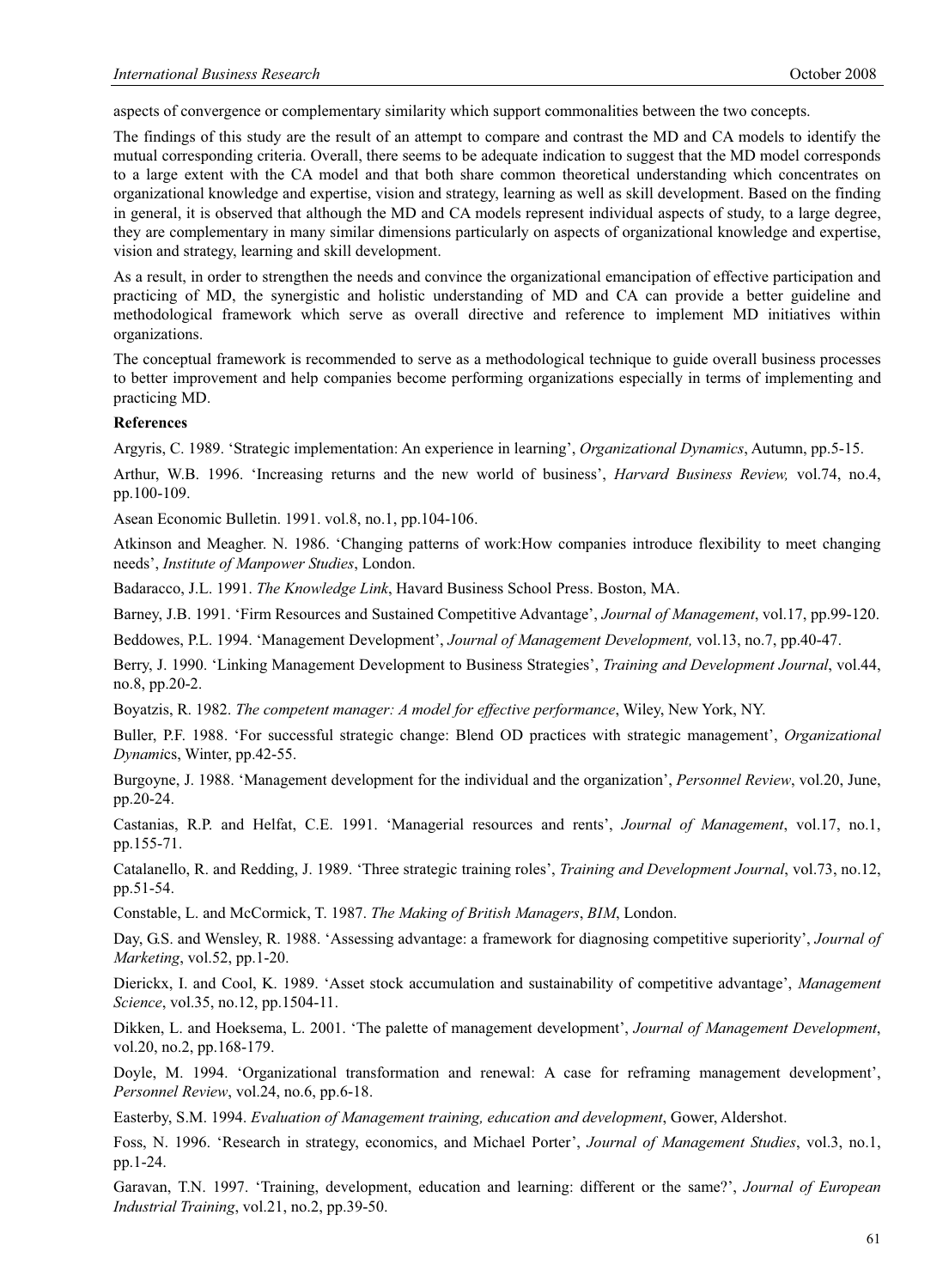Garavan, T.N., Costine, P. and Heraty, N. 1995. *Training and Development in Ireland, Context, Policy and Practice*, Oak Tree Press, Dublin.

Godfrey, P.C. and Hill, C.W.L. 1995. 'The problem of unobservable in strategic management research', *Strategic Management Journal*, vol.16, no.7, pp.519-533.

Hamel, G. and Prahalad, C.K. 1994. *Competiting for the future: Breakthrough strategies for seizing control of your industry and creating the markets of tomorrow*, Havard Business Press, Boston, MA.

Hill, C.W.L. and Jones, G. R. 1998. *Strategic Management: An Introduction*, Houshton Miffun Co., New York.

Hitt, W. 1987. 'A unified development programme', *Journal of Management Development*, vol.6, no.1, pp.43-53.

Jansen, P., van der Velve, M. and Mul, W. 2001. 'A typology of management development', *Journal of Management Development*, vol.20, no.2, pp.106-120.

Jones, J. E. and Woodcock, M. 1985. *Manuals for MD, Strategy Design and Instruments for Programme Improvement*, Gower, Aldershot.

King, A. W. and Zeithaml, C.P. 2001. 'Competencies and firm performance: Examining the causal ambiguity paradox', *Strategic Management Journal*, vol.22, pp.75-99.

Lees, S. 1992. 'Ten faces of management development', *Journal of Management Development*, vol.23, no.2, pp.89-105.

Lippman, S.A. and Rumelt, R.P. 1982. 'Uncertain imitability: An analysis of interfirm differences in efficiency under competition', *The Bell Journal of Economics*, vol.13, pp.413-38.

Luoma, M. 2000. 'Investigating the link between strategy and HRD', *Personnel Review*, vol.29, no.6, pp.769-790.

Mabey, C. and Salaman, G. 1995. *Strategic Human Resource Management*, Blackwell, Oxford.

Mann, R. 1990. 'A Building Blocks Approach to Strategic Change', *Training and Development Journal*, vol.44, no.8, pp.23-5.

McCall, M. 1992. 'Executive Development as a Business Strategy', *Journal of Business Strategy*, vol.13, no.1, pp.25-31.

McClelland, S. 1994. 'Gaining competitive advantages through strategic management development', *Journal of Management Development*, vol.13, no.5, pp.4-13.

Millett, S. and Leppanen, R. 1991. 'The Business Information and Analysis Function: A New Approach to Strategic Thinking and Planning', *Planning Review*, vol.19, no.3, pp.10-15.

Morgan, G. 1986. *Images of organizations*, Sage, London.

Mosakowski, E. 1997. 'Strategy making under causal ambiguity: Conceptual issues and empirical evidence', *Organization Science*, vol.8, pp.414-442.

Mumford, A. 1993. *Management Development: Strategies for Action*, IPD, London.

Peteraf, M.A. 1993. 'The cornerstones of competitive advantage: A resource-based view, *Strategic Management Journal*, vol.14, no. 3, pp. 179-91.

Paauwe, J. and Williams, R. 2001. 'Management Development Revisited',*Journal of Management Development*, vol.20, no.2, pp.180-191.

Pettegrew, A., Henry, C. and Sparrow, P. 1988. '*The role of vocational education and training in employers' skills supply strategies*', Sheffield Training Agency report in conjuction with Coopers and Lybrand.

Polanyi, M. 1967. *The Tacit Dimension, Anchor*, Garden City, NY.

Porter, M.E. 1985. *Competitive Advantage: Creating and sustaining superior performance*, The Free Press, New York.

Quinn, R.E. 1988. *Beyond Rational Management*, Jossey-Bass, San Francisco, CA.

Reed, R. and DeFillippi, R. 1990. 'Causal ambiguity, barriers to imitation, and sustainable competitive advantage', *Academy of Management Review*, vol.15, no.1, pp.88-102.

Rumelt, R. P. 1984. 'Toward a strategic theory of the firm', in Lamb, R.(Ed.), *Competitive Strategic Management*, Prentice-Hall, Englewood Cliffs, NJ, pp.556-570.

Schuler, R. 1989. 'Strategic Human Resource Management and Industrial Relations', *Human Relations*, vol.42, no.2, pp.157-84.

Sisson, K. and Storey, J. 1993. *Managing human resources and industrial relations*, Open University Press, Milton Keynes.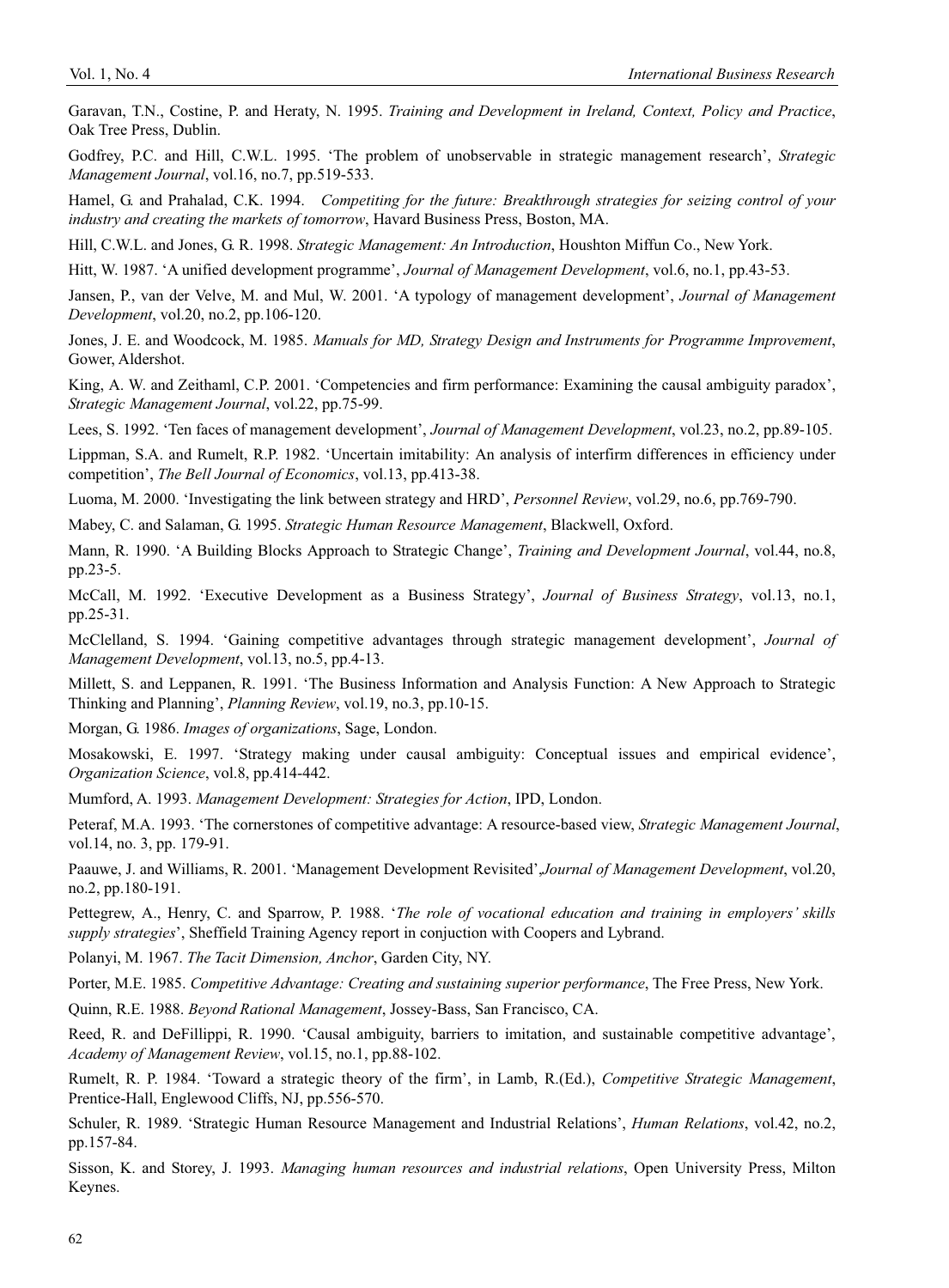Smith, K. A., Vasudevan, S.P. and Tanniru, M.R. 1996. 'Organizational learning and resource based theory: An integrative model', *Journal of Organizational Change*, vol.9, no.6, pp.41-53.

Storey, J. 1989a. 'Management development: A literature review and implications for future research', *Personnel Review*, vol.18, no.6, pp.3-19.

Storey, J. 1989b. 'Management development: A literature review and implications for future research- part 2', *Personnel Review*, vol.19, no.1, pp.3-11.

Taylor, B. and Gordon, L. 1984. *Management Development and Training Handbook*, McGraw-Hill, New York, pp, 31-32.

Teece, D. Pisano, G. and Shuen, A. 1997. 'Dynamic capabilities and strategic management', *Strategic Management Journal*, vol.18, no.7, pp.509-533.

Torraco, R.J. and Swanson, R.A. 1995. 'The strategic roles of human resource development', *Human Resource Planning*, vol.18, no.4, pp.10-21.

Torrington, D. and Hall, L. 1998. *Human Resource Management*, 4<sup>th</sup> ed., Prentice Hall, London.

| Management development model      | Number of corresponding competitive advantage            |
|-----------------------------------|----------------------------------------------------------|
| characteristics                   | model references                                         |
| 1. Align with vision $&$ strategy | 9(mainly criterion part 1b, 2a and 3a)                   |
| 2. Peer learning                  | 8(mainly criterion part 1a, 2b and 3e)                   |
| 3. Improved problem solving       | 7(mainly criterion part 1c, 2b and 3d)                   |
| 4. Skills building                | $7$ (mainly criterion part 2a, 2b and 3a)<br>$7$ (mainly |
| 5. Skills & effectiveness         | criterion 2a, 2b and 3d)                                 |
| 6. Interpersonal skills           | 7(mainly criterion part 2a and 3a)                       |
| 7. Intrapersonal skills           | 6(3e)                                                    |
| 8. Life skills                    | 6(3c)                                                    |
| 9. Decision making                | 6(3a)                                                    |
| 10. Personal competence           | 5(3b)                                                    |
| 11. Continuous change             | 5(3c)                                                    |
| 12. Inductive strategy            | 2(3b)                                                    |
| 13. Outside in                    | 2(3b)                                                    |
| 14. Inside out                    | 1(3b)                                                    |
| 15. Manager potential             | 1(3b)                                                    |
| 16. Maximising potential          | $\theta$                                                 |
| 17. Future role                   | $\Omega$                                                 |

Table 1. Cross referencing of MD to CA